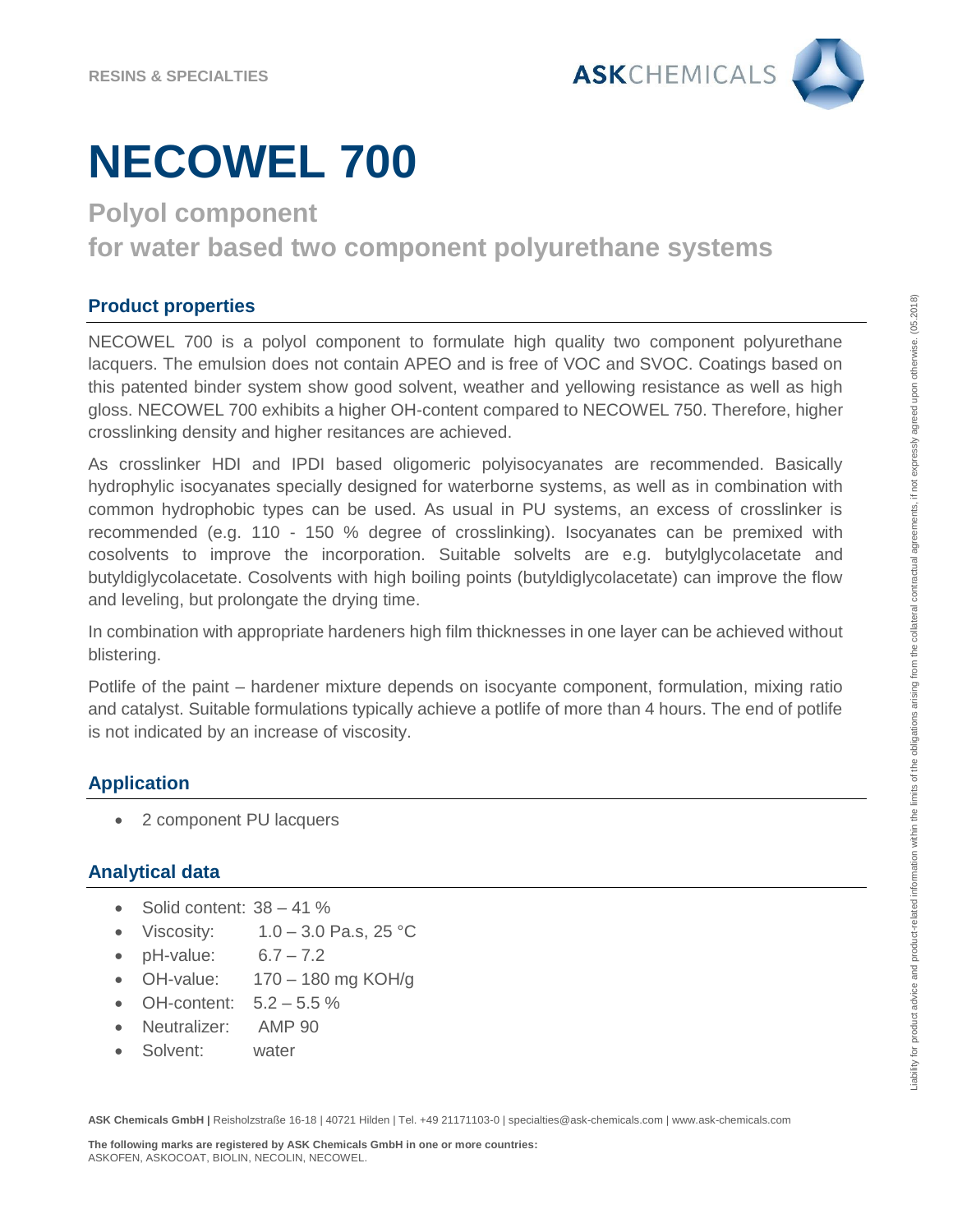

# **NECOWEL 700**

## **Packaging and storage**

- Packaging: 180 kg drum │ 900 kg IBC │ tank car
- Transportation and storage: Protect from freezing
- Minimum shelf life: 6 months in closed original packaging
- Detailed health and safety information please find in the corresponding safety data sheet.

## **Starting formulation**

| <b>Position</b> | <b>Product</b>    | Wt. %  | <b>Supplier</b> |
|-----------------|-------------------|--------|-----------------|
| Α               | NECOWEL 700       | 70,00  | ASK             |
| В               | Byk 3455          | 0,50   | <b>Byk</b>      |
| С               | Dem. waterr       | 28,10  |                 |
|                 | Tafigel Pur 41    | 0,40   | Münzing         |
| F               | Byk Silclean 3720 | 1,00   | <b>Byk</b>      |
|                 |                   | 100,00 |                 |

### **Code Nr.: 14607 2 Component-clearcoat with NECOWEL 700**

 $Mix A – E$ 

Mixing ratio = 3:1 by weight with ASK-Hardener 8382

#### **Code Nr.: 8382 ASK Hardener 8382**

| <b>Position</b> | <b>Product</b>    |        | Wt. %   Supplier |
|-----------------|-------------------|--------|------------------|
| А               | Bayhydur XP 2655  | 80.00  | Covestro         |
| R               | Butylglykolacetat | 20.00  |                  |
|                 |                   | 100,00 |                  |

## **Test results:**

| Substrate:                 | CRS, with basecoat                                               |
|----------------------------|------------------------------------------------------------------|
| Film thickness:            | $50 \mu m$                                                       |
| Drying:                    | drying stage 4 after 20 min at 80 °C or 24 h at room temperature |
| Gloss $(20^\circ)$         | > 85 GU                                                          |
| Pendulum hardness (König): | > 150 sec (after 7 days at room temperature)                     |
| Cross cut adhesion:        | Gt 0                                                             |
| Cupping test (Erichsen):   | $>6.0$ mm                                                        |

**ASK Chemicals GmbH |** Reisholzstraße 16-18 | 40721 Hilden | Tel. +49 21171103-0 | specialties@ask-chemicals.com | www.ask-chemicals.com